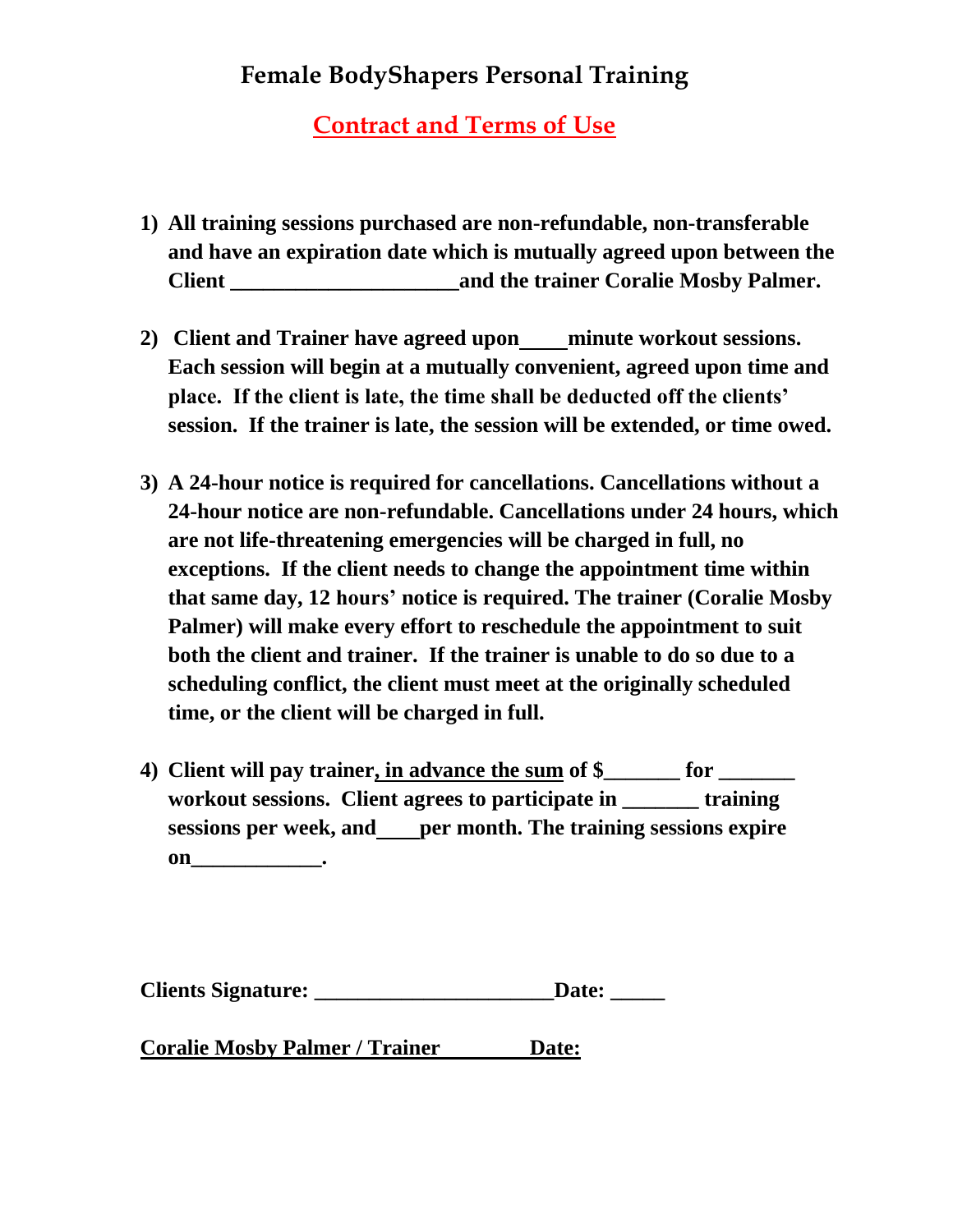**Contract and Terms of Use**

# **[Terms and Conditions](http://beattheexcuse.com/terms-and-conditions)**

## **YOU ACCEPT THE FULL CONTENT BELOW BY VIEWING OR REGISTERING FOR Web Fit Live. com.** We

want to promote a clean, healthy, respectful atmosphere where people are not reluctant to participate in this community.

Any participant or instructor (collectively "Users" or "User") that breaks these rules may be deleted and banned at any time at the discretion of. **Web Fit Live** There is no guarantee that any Users will be deleted or banned, however, even if they break these rules. The volume of Users at Web Fit Live does not allow for review of all actions or action on all emails reporting violations of the rules. *Web Fit Live* is not liable for any damages suffered by the Users on the site.

All Users of this site enter and participate at their own risk. **Web Fit Live** and its instructors are not responsible for the actions of other Users beyond taking remedial actions for violations of these rules.

Any possible LEGAL liability of Web Fit Live for damages suffered by a User is limited to the cost of the particular class where a violation OF THESE RULES occurred.

**Web Fit Live is a provider** of an **"**interactive computer service."

**Web Fit Live** is not a "publisher or speaker" of any information during User sessions.

Violation of the rules listed below is grounds for immediate banning of your account at Web Fit Live moderator or administrator discretion.

#### **Terms and conditions of registration at Web Fit Live or FemaleBodyShapers.com**

All Users must be at least eighteen (18) years old.

There are no refunds for classes or membership. If a refund is ever made, it will be solely at the discretion of Web Fit Live and any such refund shall not constitute a waiver of this policy.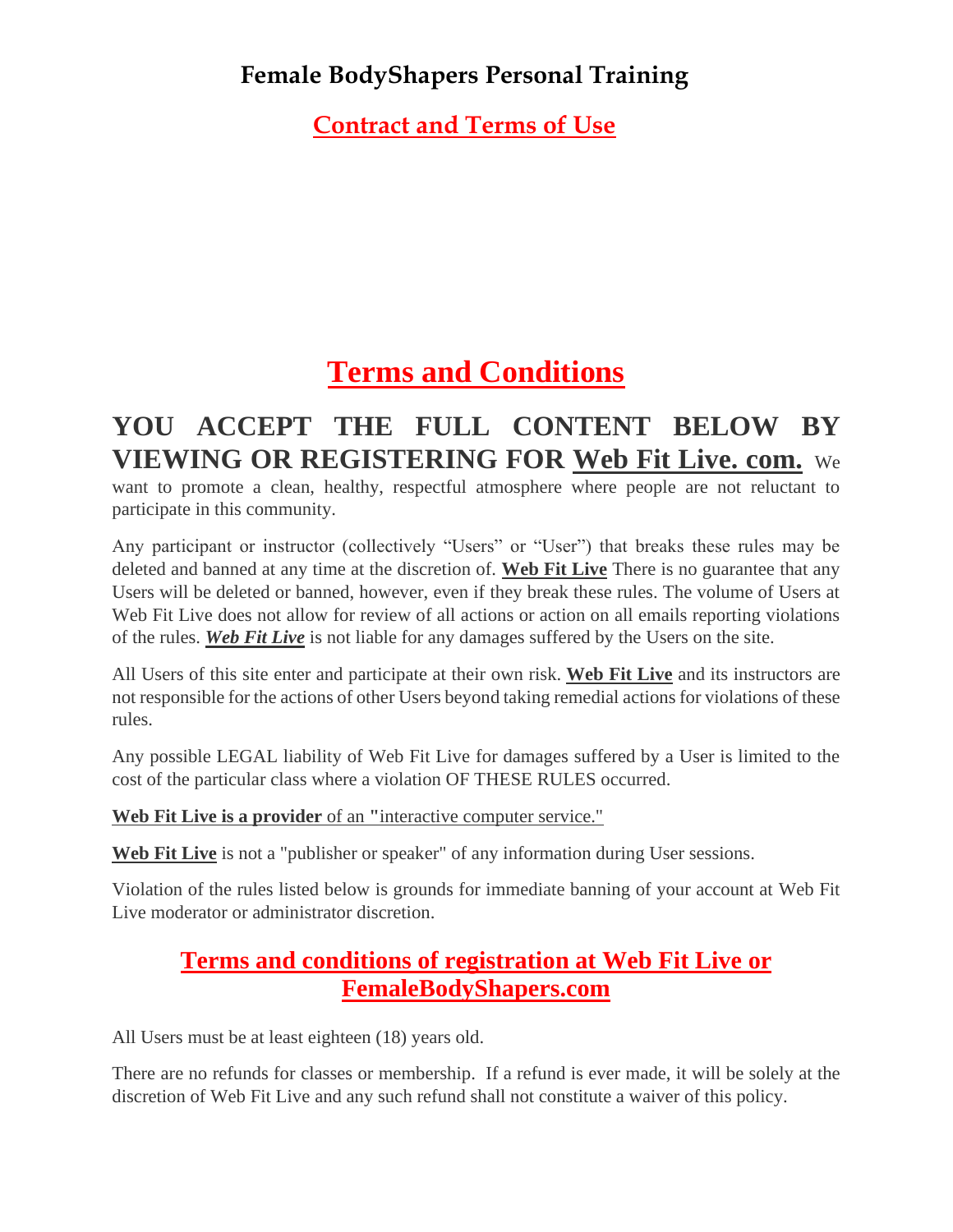## **Contract and Terms of Use**

The price of classes or memberships may change at any time without notice at the sole discretion of **Web Fit Live** as with all physical activity, it is strongly recommended that Users consult a physician before engaging in strenuous exercise. All Users participating in **Web Fit Live** classes do so at their own risk and with full knowledge of their personal limitations. All Users agree to accept all risk of injury and agree that **Web Fit Live** is in no way responsible or liable for any injuries.

A minimum download and upload internet speeds of 6 mbps and 1 mbps respectively are strongly recommended. Use of a slower internet connection may degrade the quality of User participation and is done so at the sole risk of the User. Additionally, the quality of a User's computer hardware, network connections, and other variables beyond the control of Web **Fit Live** may affect the quality of a User's participation. These variables are solely the responsibility of the User and are not grounds for any kind of fee refund.

## **Judgement Free Policy**

- **If you experience any technical difficulties (Ex. Computer, Webcam, Internet, etc.), please exit the class immediately to rejoin the class again.**
- **No intimidation of any kind will be tolerated.**
- **All students are required to participate during the workout sessions.**
- **We have a Zero tolerance policy for any inappropriate behavior or inappropriate clothing that is worn. \*Modifications to this policy may be subject to change at the discretion of Web Fit Live / Coralie Palmer / Female Bodyshapers.com**

## • **Rules:**

No profanity anywhere, at any time, for any reason.

No spamming or commercial solicitation of any kind by Users.

No flaming or criticism of other Users.

Personal attacks or name-calling may get you banned.

No pornographic or objectionable material may be posted on this site for any purpose.

No behavior that a reasonable person could perceive as inappropriate will be tolerated. This includes, but is not limited to, sexually suggestive or provocative behavior.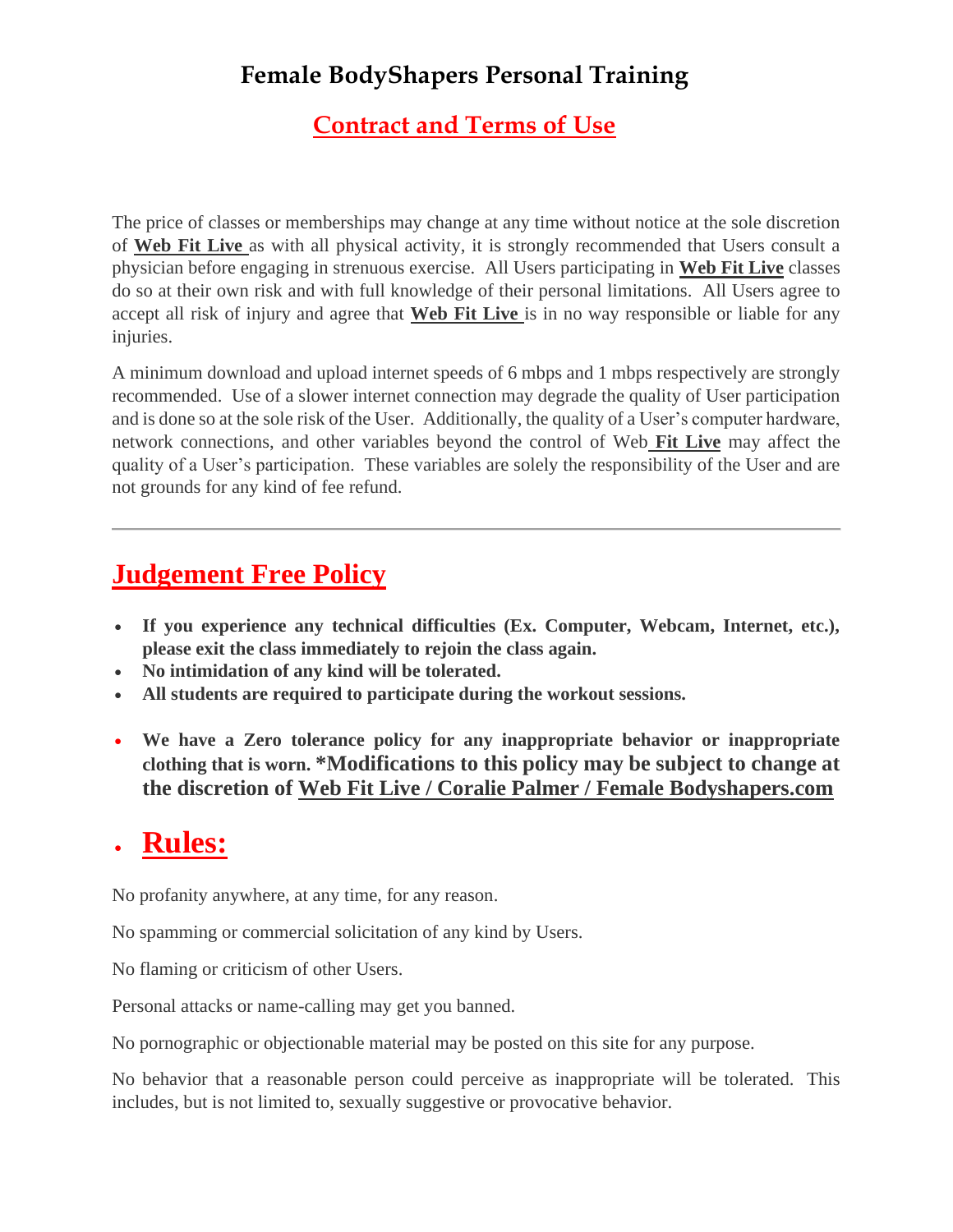## **Contract and Terms of Use**

No revealing or provocative clothing may be worn while using **Web Fit Live.** Users are never to appear without a shirt and appropriate short pants or other workout apparel.

Users must actively participate in any class joined. Joining a class for the purposes of lurking or any other non-participatory purpose will result in immediate removal from **Web Fit Live** class. Do not impersonate other individuals or falsely represent yourself. Do not discuss, suggest, engage, or encourage any illegal activity. Linking to internet locations or businesses that deal with any such activity is also forbidden.

Participating under secondary usernames or alias user names other than your main account for the purpose of arguing, degrading or belittling, or deceiving other Users is grounds for having your privileges revoked.

You must have a valid e-mail account in your profile so you can be reached by a moderator, administrator, or instructor.

## **The rules listed below are here to make Web Fit Live** easier **to use and more conducive to personal exercise. Violation of the rules below may be grounds for immediate removal of User rights:**

#### **Respect all other Users.**

Participate in a manner that promotes good will. A few examples of what not to do: do not make racially derogatory comments or make threats of personal violence. It is up to the discretion of Web Fit Live moderators and administrators as to what constitutes inappropriate behavior. Please use common sense and be civil.

Refrain from using profanity or **cre3ative** spell1ng to get around the censor filters.

Respect the privacy of other Users. Do not reveal personal information about them (i.e. addresses, phone numbers, passwords, etc.).

Observe all copyright laws when posting copyrighted material.

Do not post anything that violates Federal, State, or Local laws which include, but are not limited to, anything that violates a copyright, trademark, patent, trade secret, or is bound by NDA (Non-Disclosure Agreement).

Moderators and administrators review Female BodyShapers for those that are in violation of Web Fit Live rules. Any User found to be in violation may be deleted without warning or explanation.

Web Fit Live also reserves the right to ban any User, at any time, and for any reason.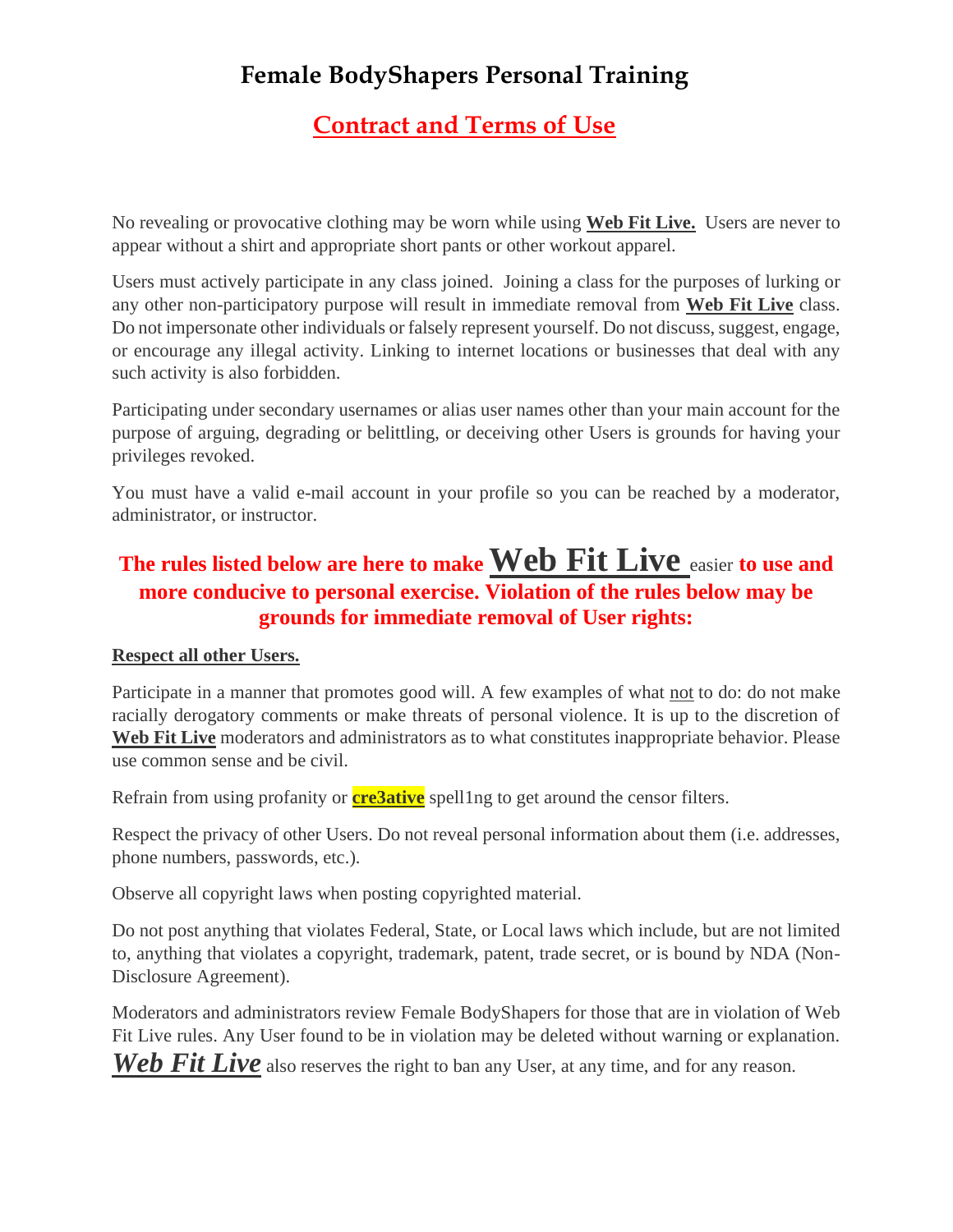#### **Contract and Terms of Use**

Considering the real-time nature of this site, it is impossible for Web Fit Live to review all behavior or classes. Please remember that **Web Fit Live** does not actively monitor classes and is not responsible for any information posted in social networking sections. Web Fit Live does not vouch for or warrant the accuracy, completeness, or usefulness of any User provided information, and is not responsible for the contents of any message. Any messages express the views of the author of the message, not necessarily the views of Web Fit Live or any entity associated with **Web Fit Live** Any User who feels that information or behavior is objectionable is encouraged **to contact us** immediately by email. **Web Fit Live** has the ability to remove objectionable material and will make every effort to do so, within a reasonable time frame, if it is determined that removal is necessary. However, this is a manual process; so please realize that we may not be able to remove or edit particular material immediately, in fact, we may not edit or delete material that breaks our rules at all. We have many time constraints and cannot guarantee that we will be able to edit or delete material that breaks the rules/user agreement. **IF YOU DO NOT AGREE WITH THIS THEN DO NOT VIEW OR REGISTER FOR FEMALE BODYSHAPERS.** Users are solely responsible for the content of your postings and for your individual behavior, and agree to indemnify and hold harmless Web Fit Live and its agents with respect to any claim based upon transmission of material or participation in this site.

We at Web Fit Live also reserve the right to reveal your identity (or whatever information we know about you) in the event of a complaint or legal action arising from your registration and participation at Web Fit Live. A valid email address is required for registration so that your password can be sent to you personally. This has been done to prevent and safeguard Web Fit Live from random attacks and people looking to cause problems. Web Fit Live does \*NOT\* sell or distribute your email address to any third parties. If you feel uncomfortable submitting your email address, you can go to a number of free email services on the Internet to get a second email address for the purposes of registering on sites like this one.

**BANNED MEMBERS: IF YOU HAVE BEEN BANNED BY FEMALE BODYSHAPERS AND ATTEMPT TO REGISTER AGAIN USING SOME MEANS TO GET AROUND THE BAN, SUCH AS USING ANOTHER EMAIL ADDRESS, YOU AGREE TO A \$5,000 DOLLAR REINSTATEMENT FEE. BY CLICKING ON AGREE ON THE REGISTRATION PAGE YOU AGREE TO THIS FEE. YOU ALSO AGREE THAT ANY DISPUTES WILL BE RESOLVED IN COURT.**

This user agreement can change at any time without notice. It is the responsibility of the User to check back on this page often to read the latest user agreement.

If any parts of this user agreement are found to be unenforceable by any court the remaining pieces of the agreement shall remain in effect.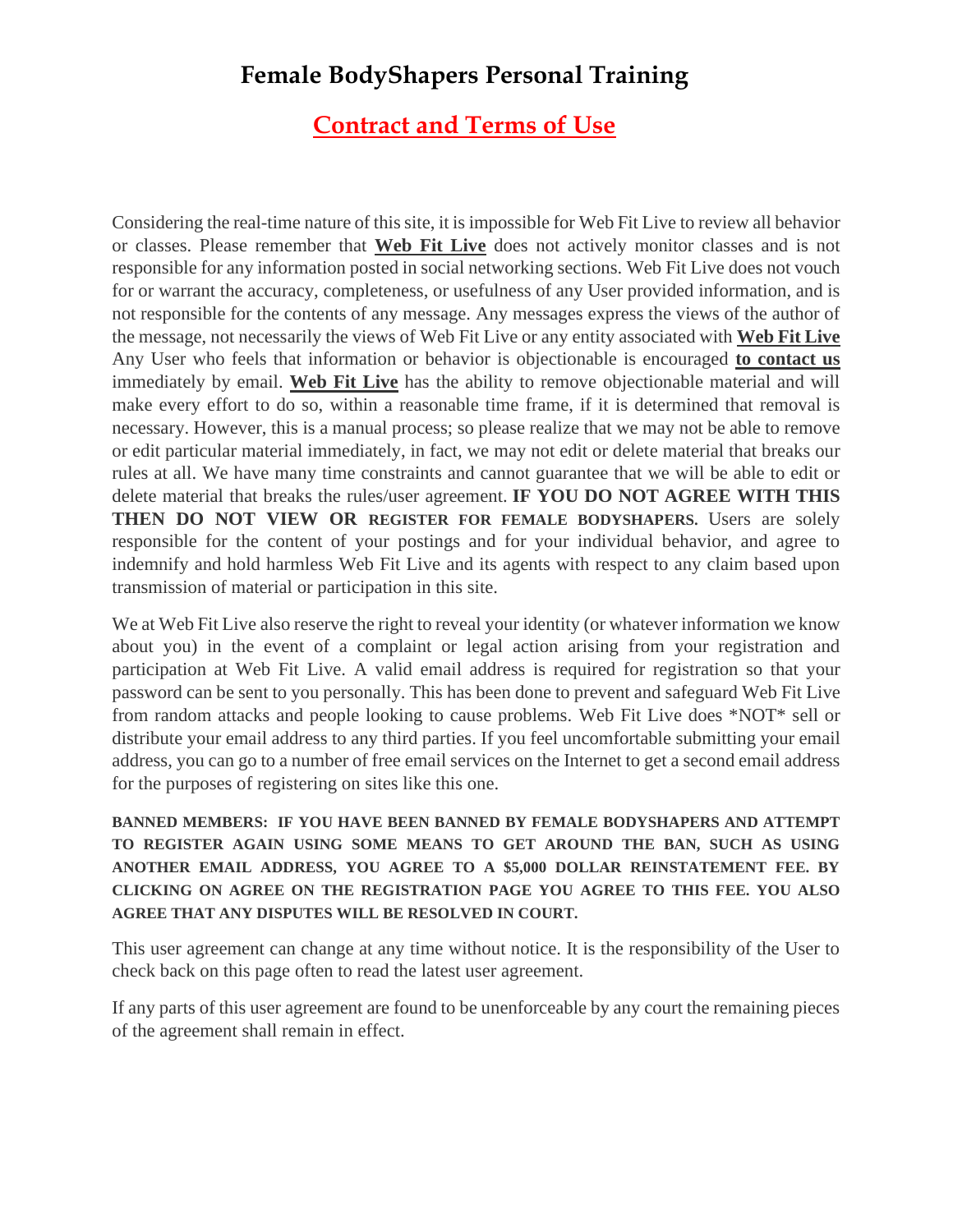**Contract and Terms of Use**

By registering at, Web Fit Live you agree that you understand these rules and terms. You agree to abide by them. You understand the limitations of Web Fit Live to manage the content of BeatTheExcuse.com and agree not to hold Female BodyShapers or its agents liable for any material posted on Web Fit Live by Users. You also agree not to hold Web Fit Live liable for any damages resulting from material posted by any Users. You also agree to settle any disputes through legally binding arbitration if this is the method of dispute resolution chosen by Web Fit Live Registration on Web Fit Live.com constitutes acceptance of the above rules and terms and conditions. Any questions or other matter arising from participation in or use of shall be governed Web Fit Live by and construed in accordance with the laws of the State of South Carolina applicable to agreements made and to be performed in North or South Carolina's choice of law rules. All actions and proceedings arising out of or relating directly or indirectly to participation in or use of Web Fit Live.com will be filed and litigated exclusively in any state court or federal court located in the city or county of Lancaster County, SC.

You expressly consent to the jurisdiction of these courts, agree that venue is proper in these courts and you consent to service of process made at your last known address in Female BodyShapers records.

\_\_\_\_\_\_\_\_\_\_\_\_\_\_\_\_\_\_\_\_\_\_\_\_\_\_\_\_\_\_\_\_\_\_ \_\_\_\_\_\_\_\_\_\_\_\_\_\_\_\_\_\_\_\_\_\_\_\_

\_\_\_\_\_\_\_\_\_\_\_\_\_\_\_\_\_\_\_\_\_\_\_\_\_\_\_\_\_\_\_\_\_\_\_\_\_ \_\_\_\_\_\_\_\_\_\_\_\_\_\_\_\_\_\_\_\_\_\_\_\_\_\_

\_\_\_\_\_\_\_\_\_\_\_\_\_\_\_\_\_\_\_\_\_\_\_\_\_\_\_\_\_\_\_\_\_\_\_\_\_\_\_\_\_\_\_\_\_\_\_\_\_\_\_\_\_\_\_\_\_\_\_\_\_\_\_\_\_\_\_\_\_\_\_\_\_\_\_\_\_\_\_\_\_

I certify that I am at least eighteen (18) years of age-

I have read and understand the above:

Name Dated

Email Phone